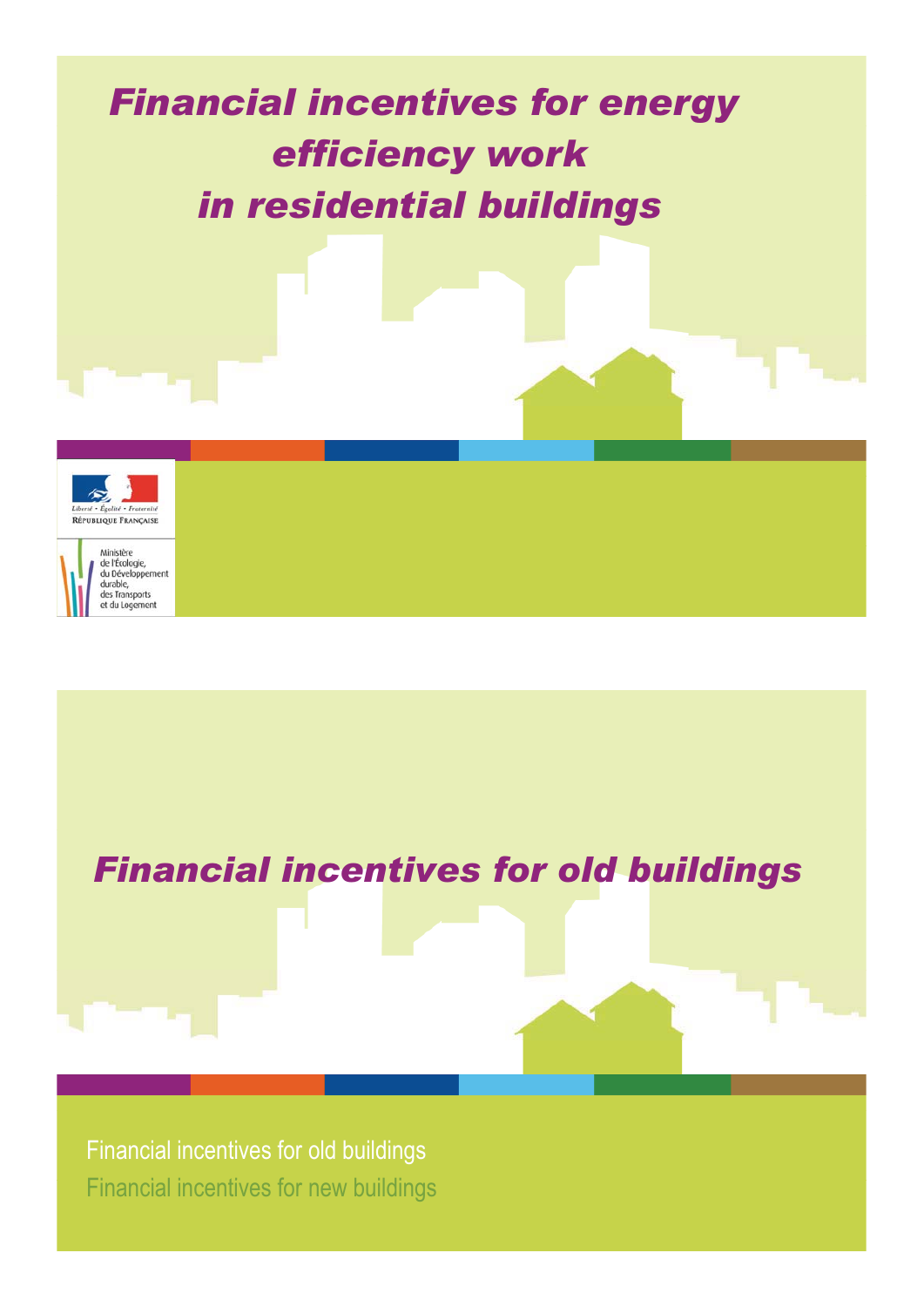### *Financial incentives for old buildings*

**The Co** 

### *Sustainable development tax credit* - **Tax credit on revenue for owner-occupiers and private landlords** -Energy-efficient materials and equipment -Systems using renewable energy sources - **Up to a percentage of the cost of materials and equipment installed**  $\checkmark$  Examples: **Investments eligible for tax credit Tax credit rate** Thermal insulation materials 25% Energy generation equipment using 50%

# solar, wind or water power Solar panels 25% Heat pumps 25-40%

### *Financial incentives for old buildings*

### *0% interest eco loan*

### -**0% interest loan for energy improvement work in private accommodation**:

- **for owner-occupiers or landlords**
- **up to a limit of:** 
	- -**€ 20,000 for a package of 2 types of work**
	- -**€ 30,000 for a package of 3 types of work**
- **for a maximum duration of 10 years**

-Technical eligibility criteria:

- $\checkmark$  package of works
- or good overall energy efficiency standard
- $\checkmark$  or renovation of a non-communal drainage system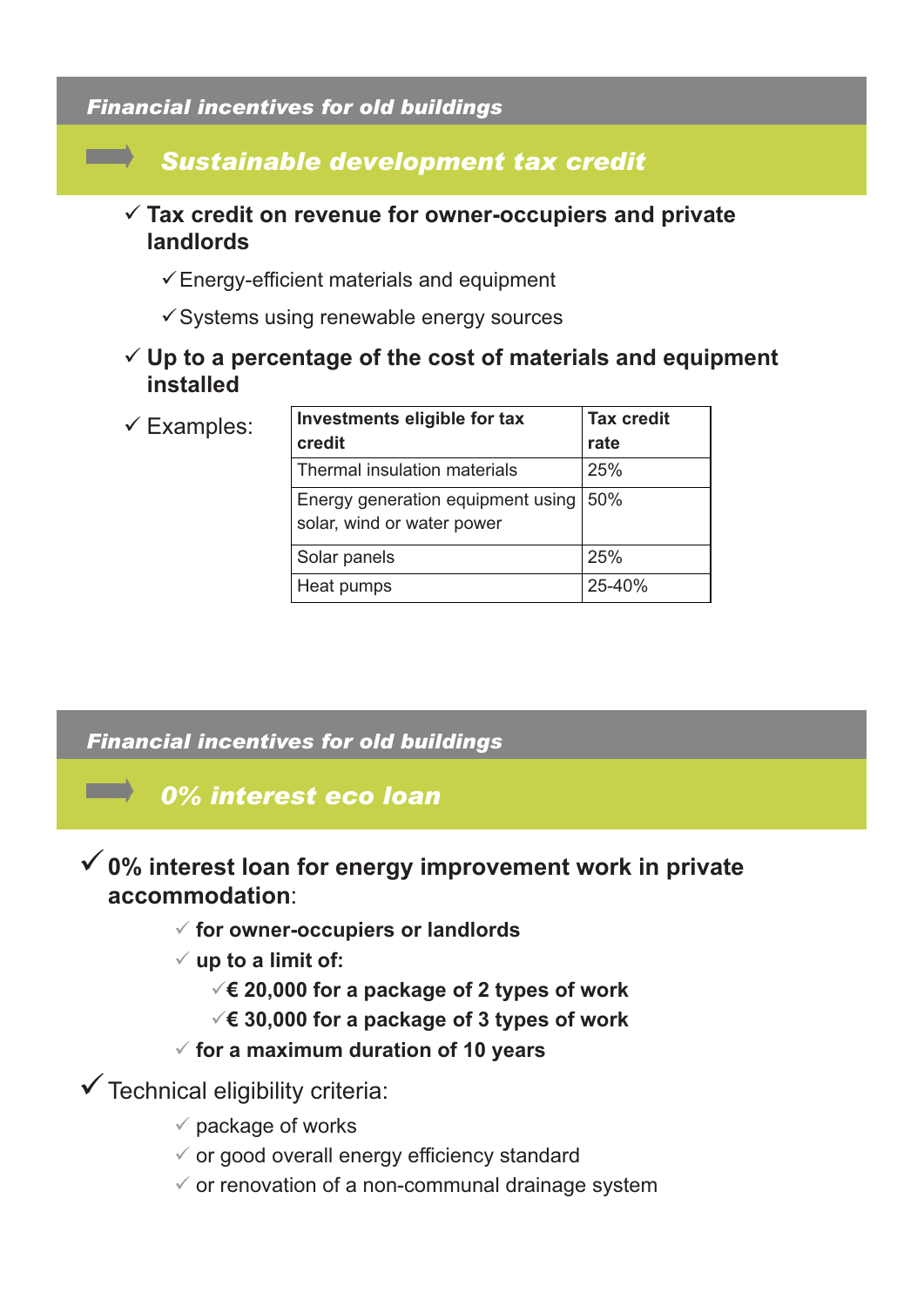*Financial incentives for old buildings*

**The Company** 

**START OF BUILDING** 

*Social housing eco loan*

-**Loan at 1 9% interest over 15 years or 2 35% over 20 years 1.9% 15 years 2.35%** 

-**Aimed at social housing providers**

-**Total value of between €9,000 and €16,000**

-To renovate 100,000 of the least energy-efficient social housing rental properties over the period 2009-2010

*Financial incentives for old buildings*

*Sharing of savings on overheads between landlords and tenants*

-Option available to landlords after completion of energy efficiency improvements

## Monthly contribution by the tenant limited to 15 years, **up to 50% of the energy saving**

-Energy savings to be assessed by calculation or set at a flat rate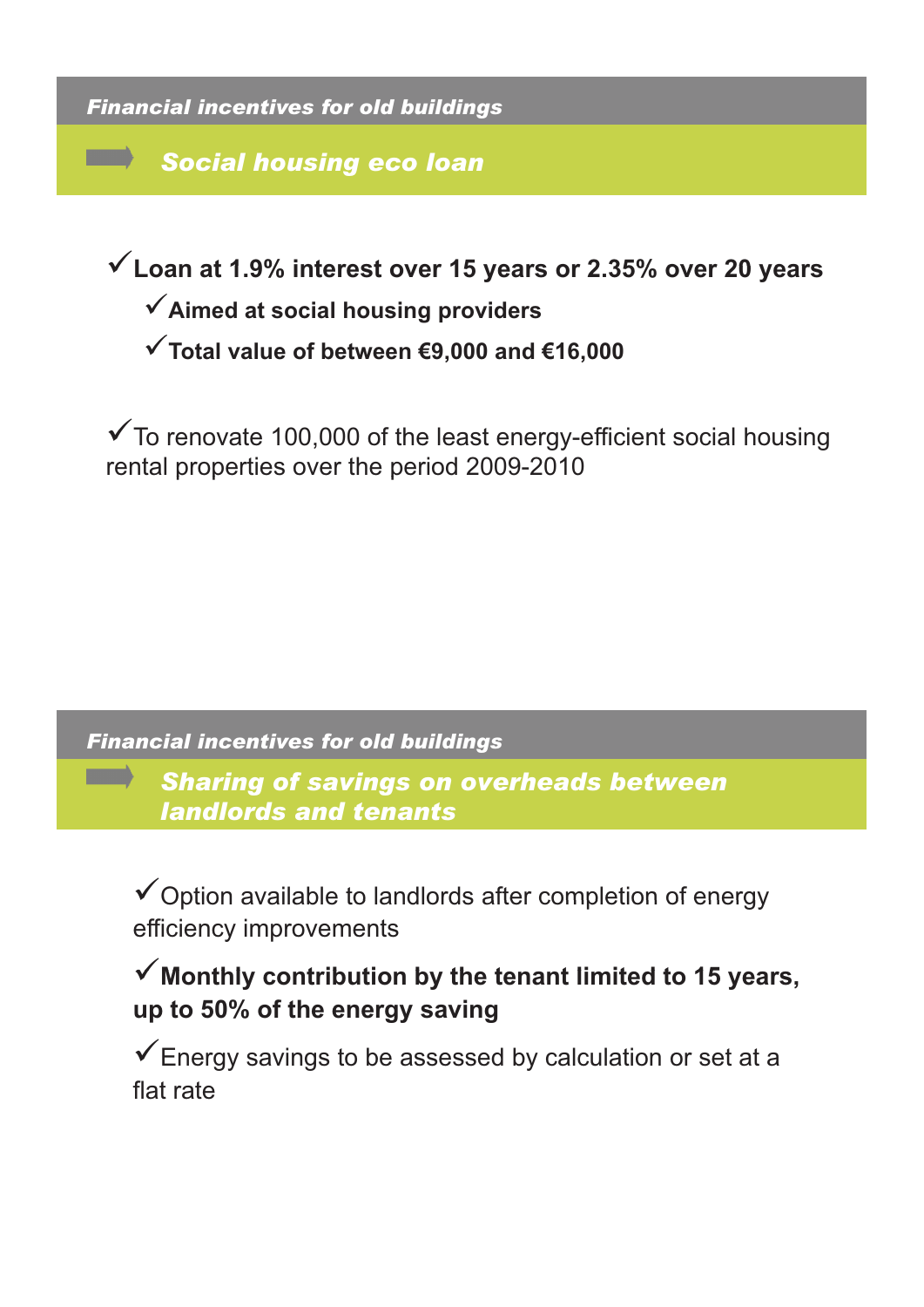### *Financial incentives for old buildings*

### *Assistance from the Agence Nationale de l'habitat (National Housing Agency)*

- A**ssistance in the private housing sector for improvements available to:**
	- **Owner-occupiers on modest incomes**
	- $\times$  Landlords
	- **Dilapidated jointly-owned buildings**
- **20 to 50% of the cost of work** (materials and labour) subject to cost ceilings
- **Grant of €130 to €430 to finance project management help**
- **Additional assistance** for homeowners experiencing fuel poverty
	- Energy efficiency work and project management assistance
		- -**€1,100 to € 1,600 excl. tax for work, €300 to €430 excl. tax for assistance**
		- -**Minimum energy saving of 25%**



Financial incentives for old buildings Financial incentives for new buildings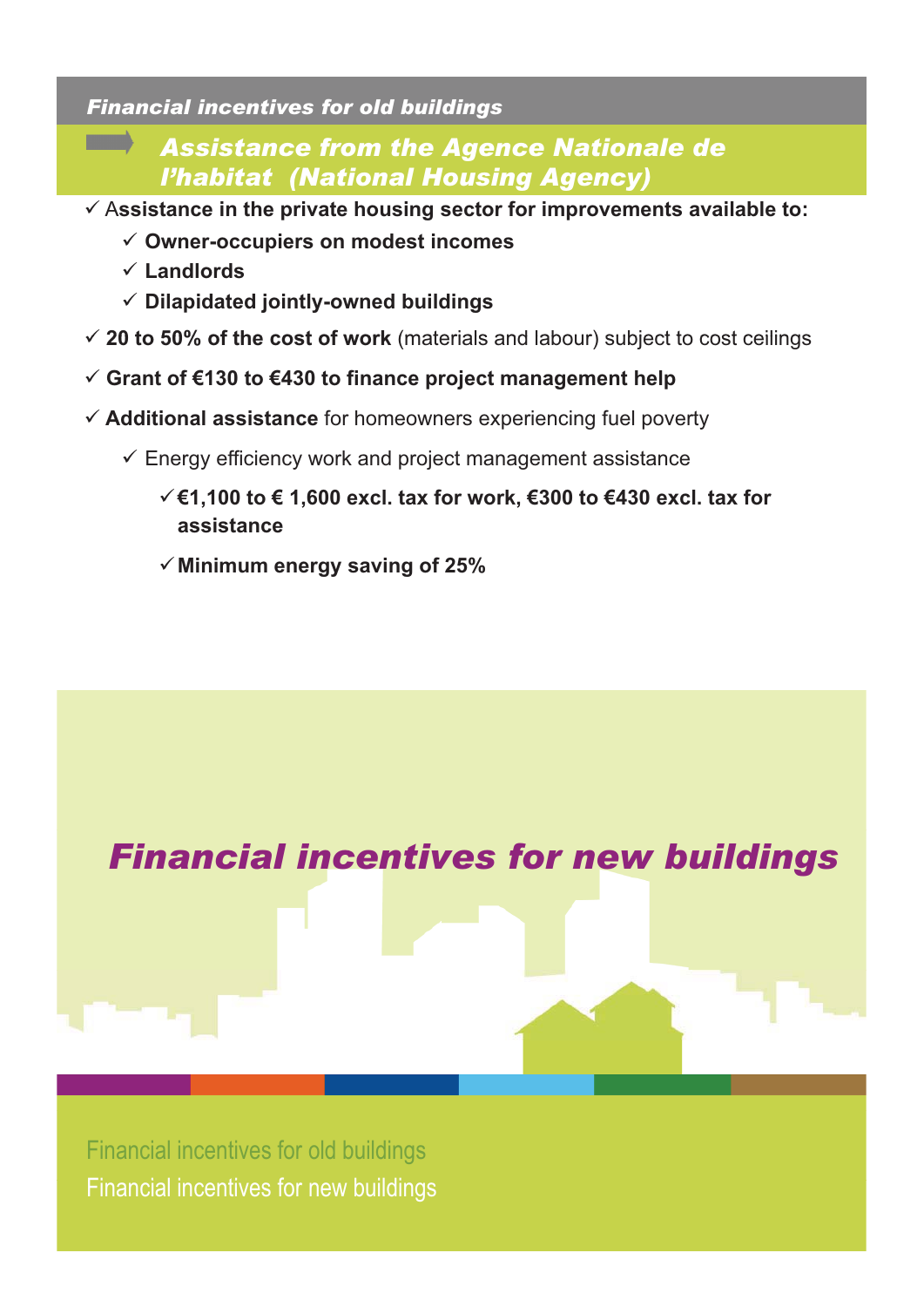*Financial incentives for new buildings*

**The Company** 

*Exemptions from property tax on new buildings* 

-**O ti f l l th iti t t b ildi Option for local authorities to exempt new buildings from property tax up to a level of 50% to 100%, for a minimum of 5 years for new buildings**:

-**Completed since 1 January 2009**

-**Awarded a Low Energy Consumption Building label (label Bâtiment Basse Consommation, BBC)**

*Financial incentives for new buildings*

*Adding an eco-friendly dimension to assistance for new property purchases until 31 December 2010*

■ V Increase in the 0% interest loan (prêt à taux zéro, PTZ):

-Loan restricted to first-time buyers, subject to income criteria, for the purchase of a main home

-**Increase to a maximum of €20 000 if the new 20,000 accommodation has a low energy consumption building label**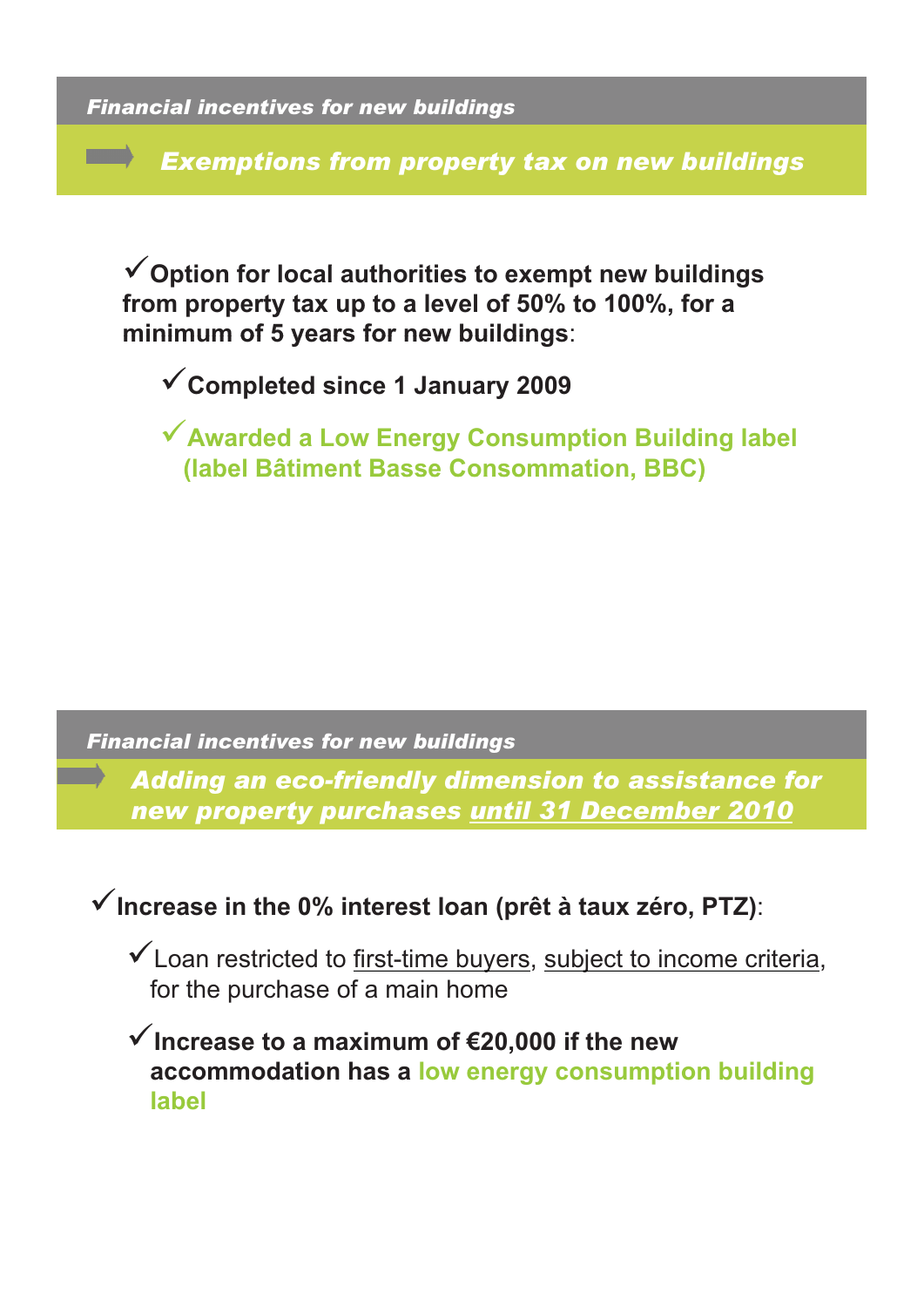### *Financial incentives for new buildings*

*Adding an eco-friendly dimension to assistance for new property purchases until 31 December 2010*

## -**Tax credit on loan interest**

-Tax credit restricted to the purchase of a main home for a period of five years

-**Duration of the tax credit extended to 7 years with an increase in rate if the accommodation is new and has a low energy consumption building label**

### *Financial incentives for new buildings*

*Adding an eco-friendly dimension to assistance for new property purchases from 1 January 2011*

-**The new 0% interest rate loan+ (PTZ+)**

-Replaces the tax credit on loan interest and the former 0% interest rate on loans (PTZ)

## -**Restricted to first-time buyers whithout income criteria**

V Increase in the total amount and duration of the loan compared to the former 0% interest rate loans (PTZ)

-**Bonus loan on new housing with a low energy consumption building label and on the most energyefficient old housing** (energy efficiency assessment rating categories A to D)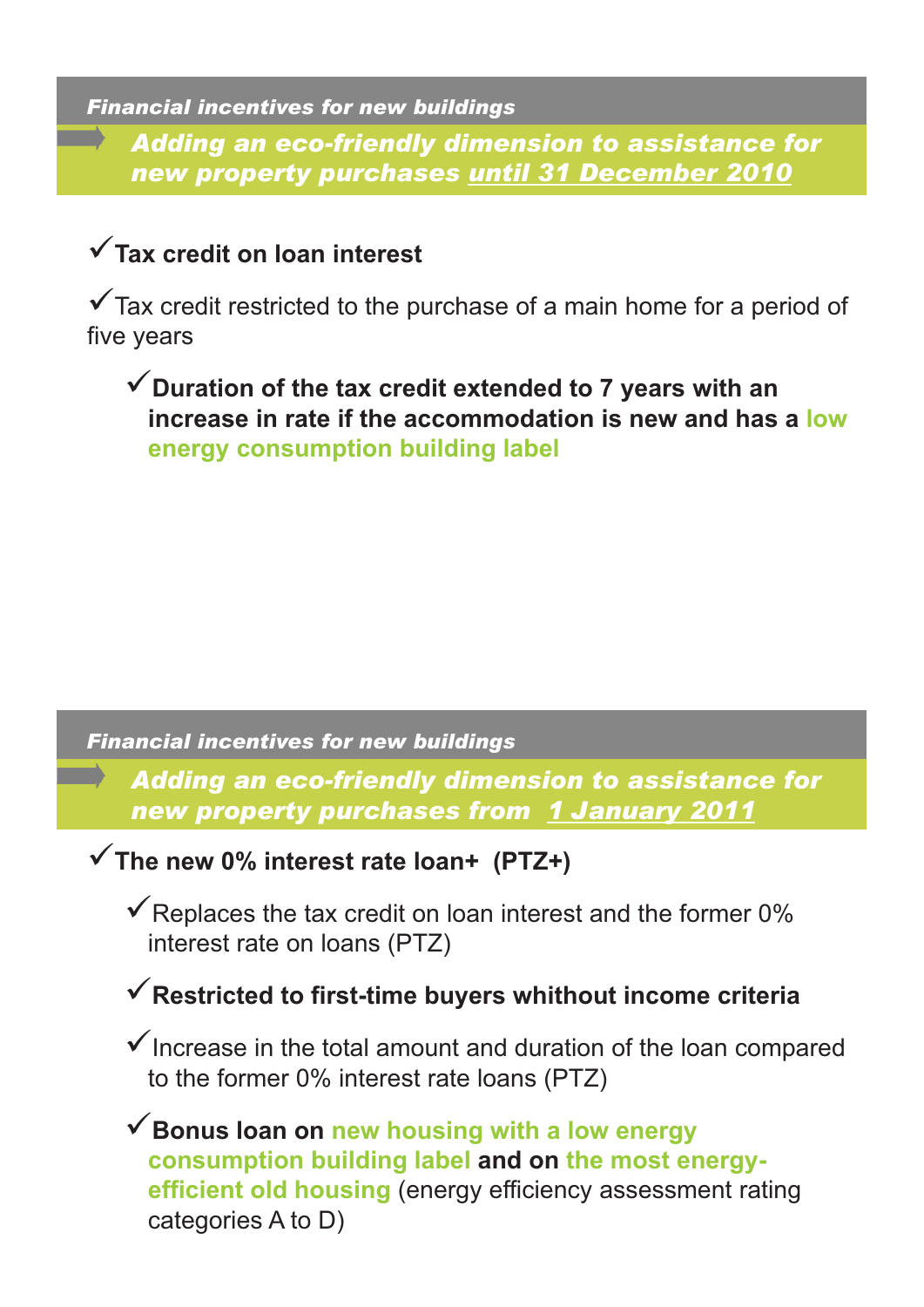### *Financial incentives for new buildings*

**The Company** 

*Adding an eco-friendly dimension to assistance in favour of rental investment*

### -**Provisions promoting rental investment under the terms of the Scellier law**

-For making new accommodation complying with a rental ceiling available for rent

-Tax credit on income for the landlord spread over 9 years:

| Housing built or acquired in                                     | 2010 | 2011 | 2012 |
|------------------------------------------------------------------|------|------|------|
| Tax credit rate                                                  | 25%  | 13%  | 9%   |
| Rate for housing with a low energy<br>consumption building label | 25%  | 22%  | 18%  |

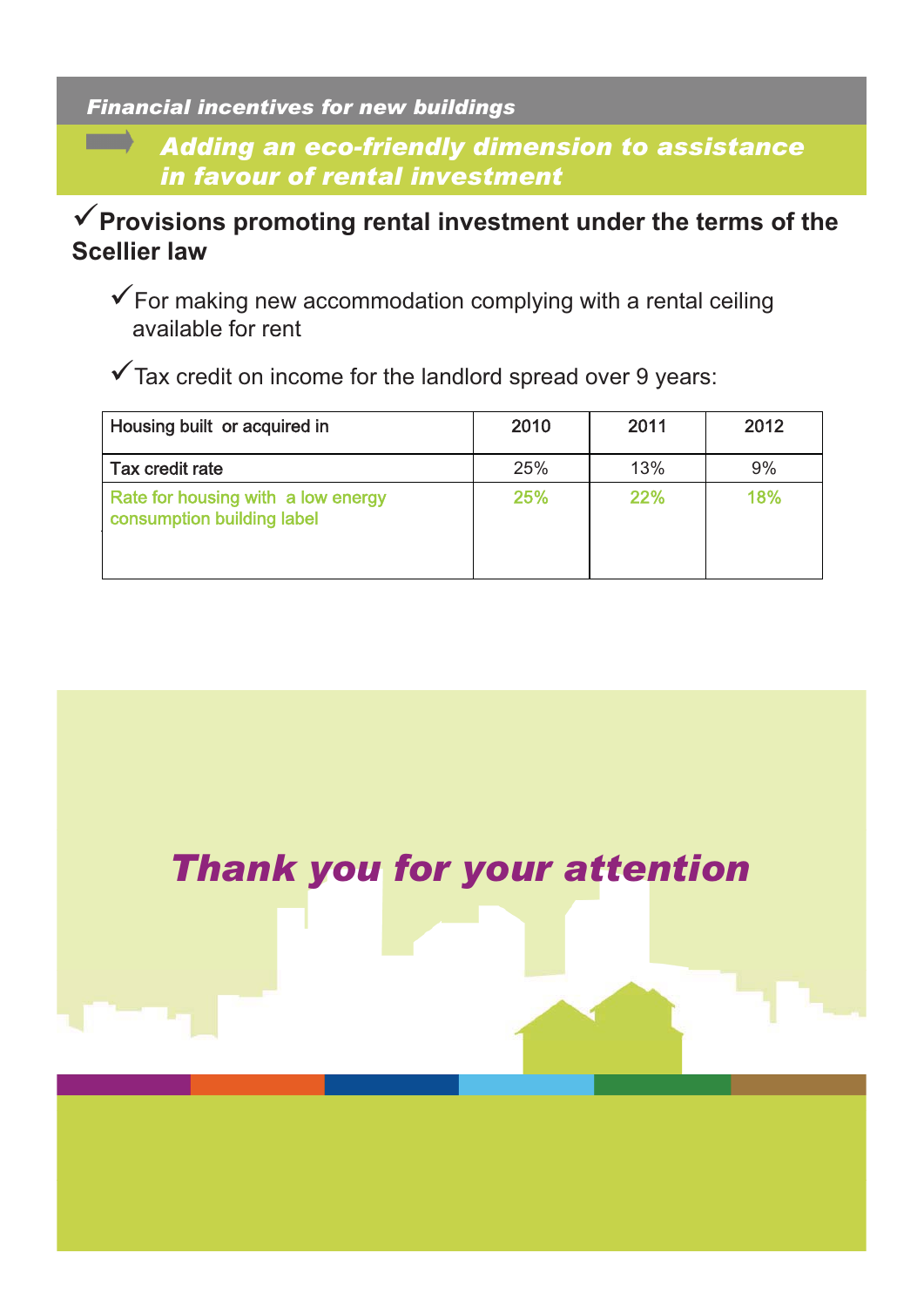### **Financial incentives for energy-efficiency measures in residential buildings**

### **Jean-Pierre BARDY**

*Deputy Director for Quality and Sustainable Development in Construction – Directorate for Housing, Urban Development and Landscapes – Directorate general for Development , Housing and Nature* 

These financial incentives target both existing buildings and new buildings. French housing stock consists of 31 million existing housing units while 400,000 new housing units are built each year.

### **1 - Measures in favour of existing buildings**

The two principal measures are, in chronological order, the sustainable development tax credit and the eco-loan, the latter consisting of interest-free eco-loans and social housing eco-loans. In addition to these measures, it is important to underline the role played by the Agence Nationale de l'Habitat (ANAH - Agency for Improvement of Existing Dwellings).

### *1.1 The sustainable development tax credit*

1.1.1 The general principle governing operation of tax credits

The tax credit is a general mechanism consisting of a reduction in income tax, awarded to encourage certain activities such as:

- employment in industry sectors with recruitment problems;
- purchase of a vehicle running on liquid petroleum gas (LPG) or vehicle natural gas (VNG) or an electric car;
- a donation to a political party;
- a donation or subscription to an association of public interest;
- home help and childminding expenses;
- corporate research and development costs;
- expenditure on equipment to promote sustainable development.

This tax reduction is calculated by allocating a rate of between 15 and 75% to a capped amount of expenditure. The result obtained is deducted from the income tax charged to the taxpayer. If this result is negative, the tax authorities pay the negative amount to the taxpayer.

 1.1.2 Application of the tax credit to measures promoting sustainable development in housing

### 1.1.2.1 Reminder of the general background

The 2005 Finance Act introduced a tax credit in favour of the energy efficiency and sustainable development measures provided for in Article 200c of the General Tax Code. The purpose of this tax credit is to encourage private individuals to carry out energy improvement works on their homes using high-performance products or sources of renewable energy. The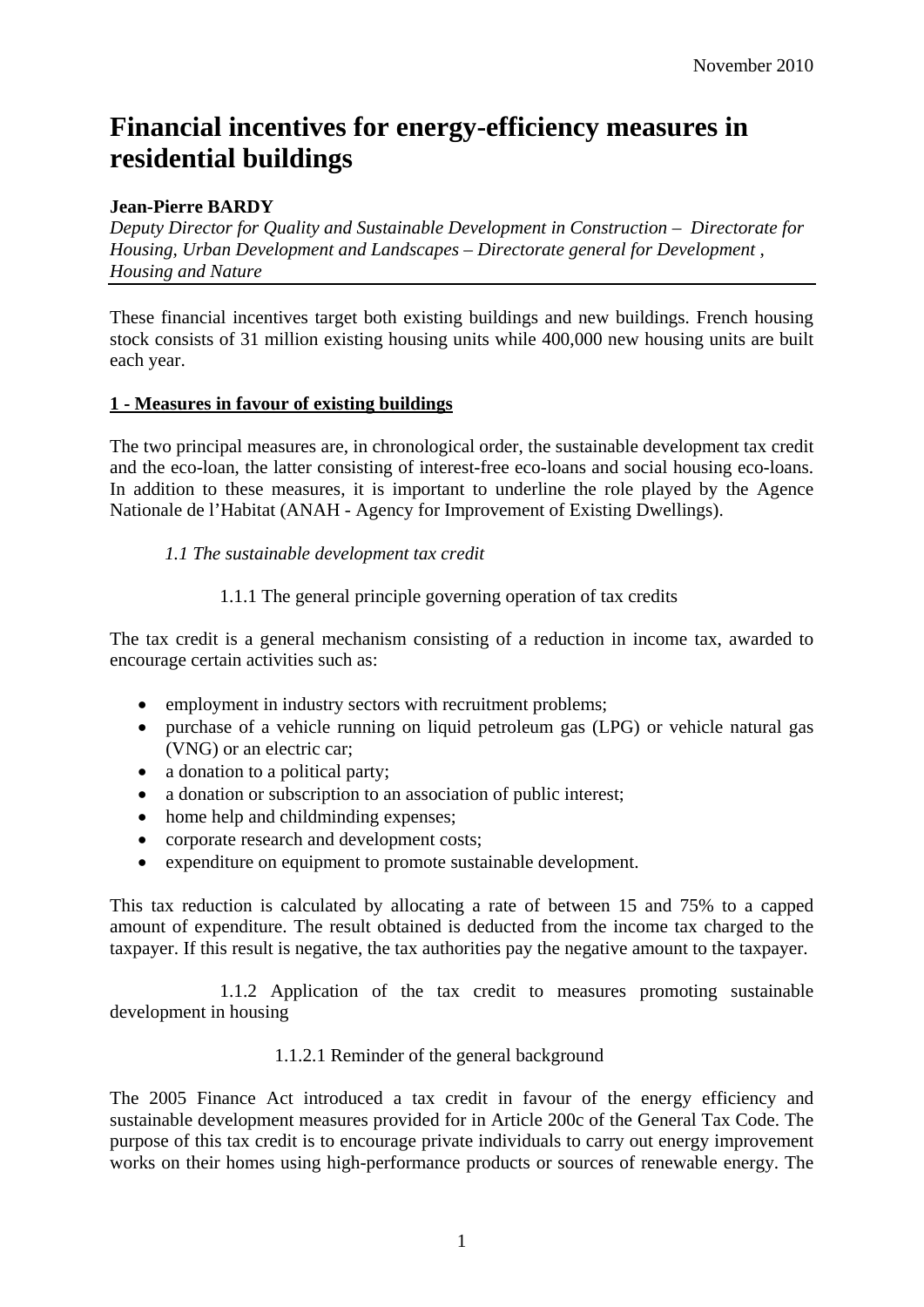performance criteria are defined by a joint order issued by the environment, housing and budget ministries.

The tax credit is intended for existing buildings and, for certain types of equipment, new housing (expenditure on energy-generating equipment using a renewable source of energy, heat pumps, equipment for connecting to an urban heating network). In order to ensure a satisfactory level of quality regarding installation of the products, they must be installed by professionals, but the loan usually only covers purchase of the equipment.

The current scheme has been a great success. Its implementation has resulted in works carried out for an approximate value of  $\oplus$  billion which generated between  $\oplus$  5 and 2 billion of loans in 2008. It is also an effective tool for raising awareness among private individuals and professionals of good practices in the area of residential energy retrofitting. In addition, since its implementation, the markets for products such as boilers, windows and heat pumps have evolved quickly towards improved performance standards.

The 2009 Finance Act substantially modified the tax credit in order to strengthen its efficacy while also controlling fiscal expenditure (the cost of the scheme for the State). Significant changes have therefore been implemented such as extending the scheme to landlords, coverage of labour costs for thermal insulation of opaque walls, and coverage of DPE (energy survey) costs in cases where the latter is not mandatory.

As expenditure incurred by the scheme in 2009 increased significantly to reach  $\epsilon$ 2.9 billion, the 2009 remedial Finance Act should allow better control of fiscal expenditure. Significant costs for the State of installing condensing boilers and windows in particular have resulted in a reduction of the associated rate to 15%. Extending the tax credit rate to houses built before 1<sup>st</sup> January 1977 has been abolished. Additional expenses have also been officially endorsed such as coverage of geothermal heat pump installation costs, eligibility of exterior doors and coverage of thermodynamic heat pumps other than air-to-air versions.

Finally, the eligibility criteria for certain installations have been tightened. The 2009 Finance Act and its remedial Finance Act have been used to maximise the economic efficiency of the scheme.

The 2011 Finance Act will take account of the technical and economic developments in the various markets in order to strengthen the efficiency of the scheme. Certain changes have already been made. For example, reducing the tax credit rate to 25% for the purchase of solar panels has already been decided on as this market has expanded very significantly in the last few years.

1.1.2.2 Method used to calculate the tax credit

### 1.1.2.2.1 Expenditure limit

For owner-occupiers, the amount of expenditure eligible for the tax credit is limited to  $\text{\textcircled{48000}}$ for one person and  $\epsilon 16,000$  for a couple subject to joint taxation. This amount is increased by €400 for each dependent in the household.

For landlords, the amount is limited to  $\infty$  6000 for each accommodation unit with a limit of 3 accommodation units per year.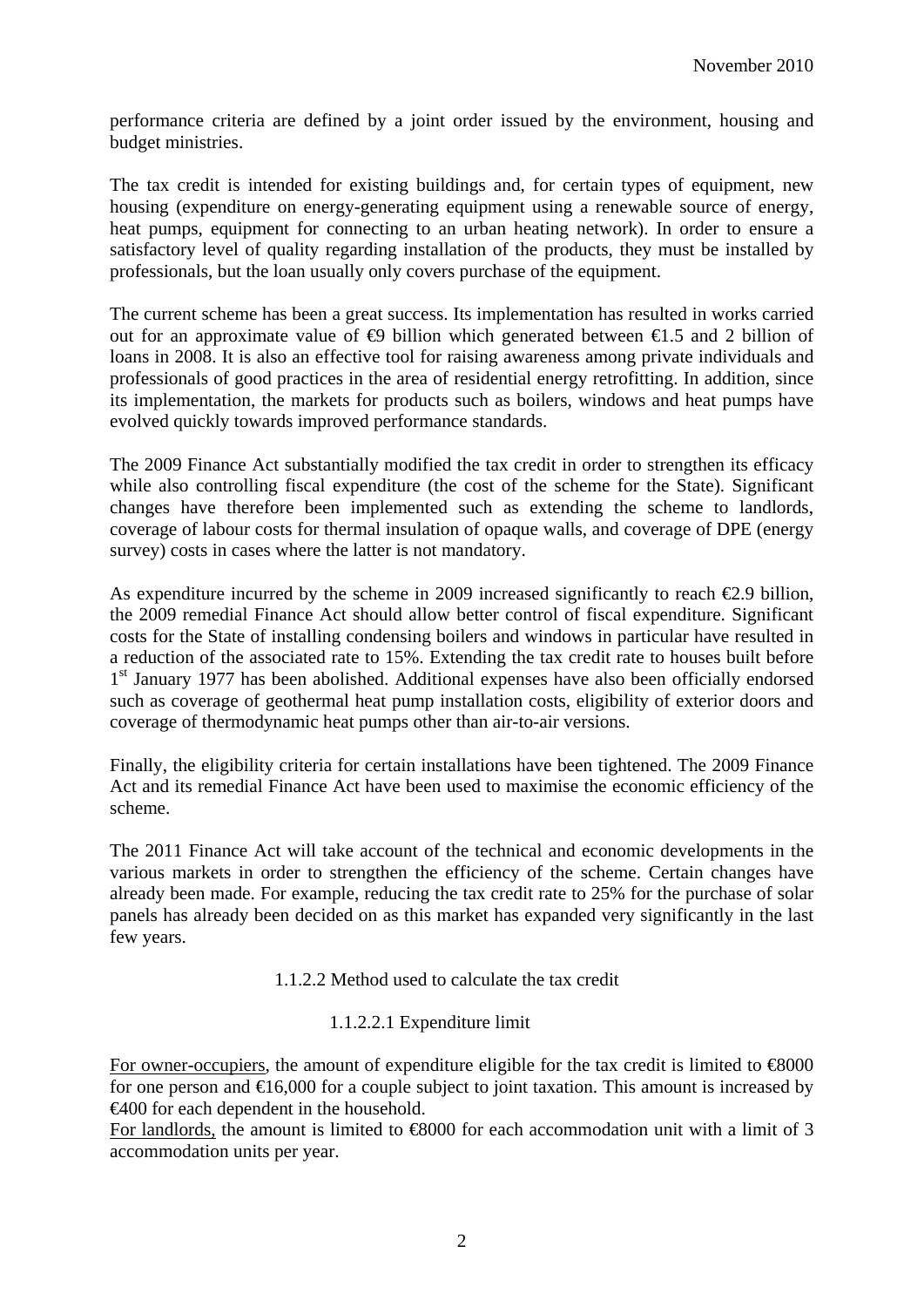These limits have to be taken into account over a period of five consecutive years between 1<sup>st</sup> January 2005 and 31 December 2012. Taxpayers who incur expenditure at intervals of more than 5 years apart can benefit from the maximum amount twice.

The tax credit is calculated on the amount of eligible expenditure, minus any benefits and subsidies received from elsewhere.

### 1.1.2.2.2 Calculation examples

#### Example 1:

A married couple who pay €9000 in tax have work carried out to install double glazing in their main residence. The bill for the work is  $\in 10,000$ . The tax credit rate applicable to this type of work is 15%; they will therefore benefit from a tax reduction of  $\text{£}500 (10,000 * 0.15)$ and will only pay €7500 in tax.

#### Example 2:

A non-taxable married couple install double glazing in their main residence. The bill for the work is  $\in 0.000$ . As they pay no tax, the tax authorities will pay them  $\in 500$  (10,000  $*$  0.15).

The amount of tax credit is equal to the amount of capped expenditure multiplied by the tax credit rate applied to each type of work, the maximum rate for sustainable development works being 50%.

| Investments eligible for the tax<br>credit                                                                 | Since 1 January 2010 |  |
|------------------------------------------------------------------------------------------------------------|----------------------|--|
| Individual or collective condensing<br>boilers used for heating or hot<br>water production                 | 15%                  |  |
| Thermal insulating materials and<br>labour costs for opaque walls                                          | 25%                  |  |
| Thermal insulating materials for<br>glass walls                                                            | 15%                  |  |
| Thermal insulating materials for<br>outside doors                                                          | 15%                  |  |
| Devices to regulate and programme<br>heating equipment                                                     | 25%                  |  |
| Insulation of all or part of a heating<br>or domestic hot water distribution<br>or production installation | 25%                  |  |
| Energy-generating equipment using<br>solar, thermal, wind or hydraulic<br>energy                           | 50%                  |  |

1.1.2.3 Summary of works benefiting from the sustainable development tax credit and associated rates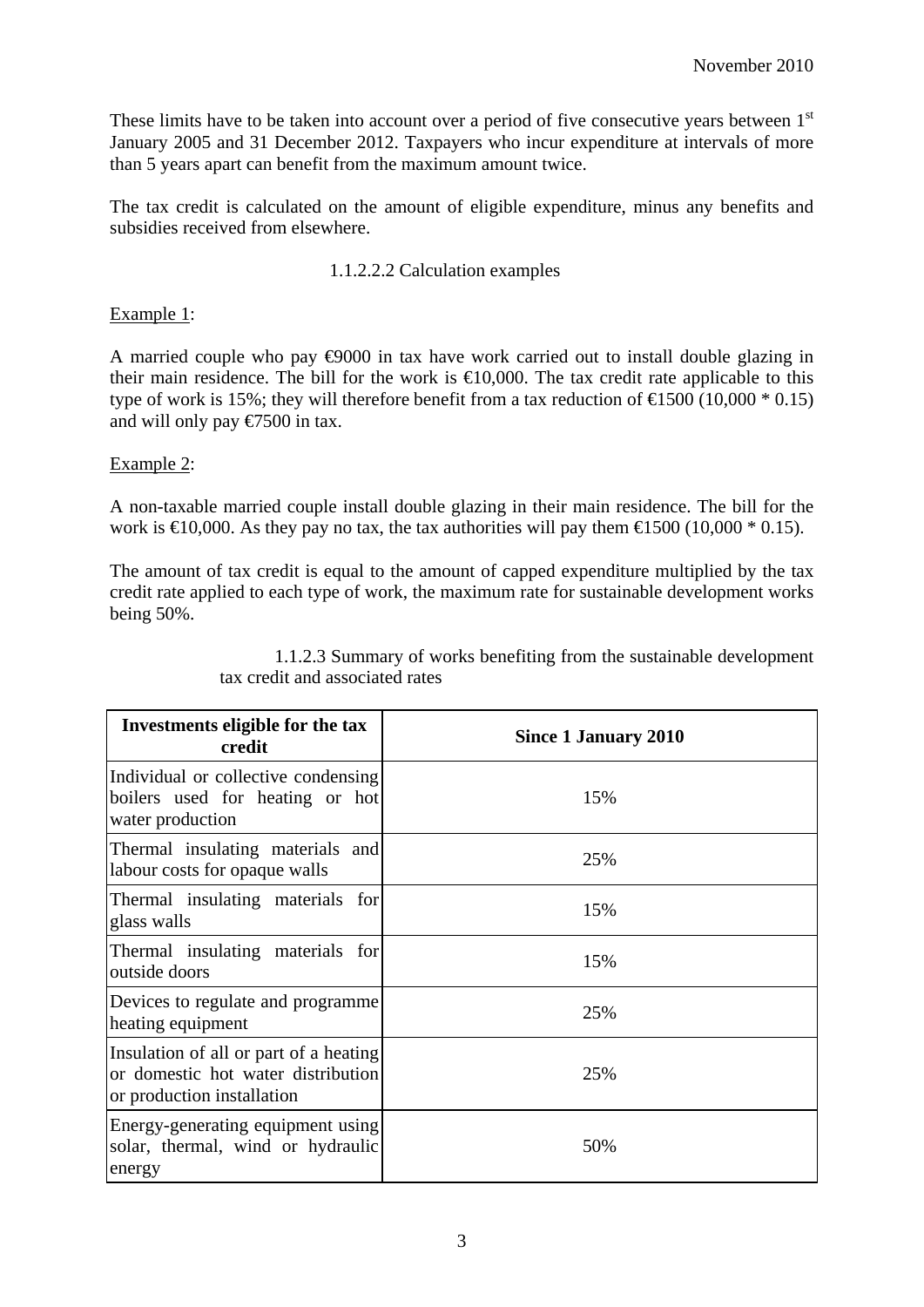| Investments eligible for the tax<br>credit                                                                                 | <b>Since 1 January 2010</b>                                                                                                                                                                                                                     |  |
|----------------------------------------------------------------------------------------------------------------------------|-------------------------------------------------------------------------------------------------------------------------------------------------------------------------------------------------------------------------------------------------|--|
| Solar panels                                                                                                               | 50%<br>NB: this rate has been reduced to 25% since 29<br>September 2010 (taxpayers who are able to prove<br>acceptance of a quote and payment of a deposit to a solar<br>panel company before this date benefit from the tax<br>credit of 50%). |  |
| Woodburning or biomass stoves                                                                                              | 25%<br>40% for replacement of an existing woodburning or<br>biomass system                                                                                                                                                                      |  |
| Air-to-water heat pumps for heat<br>generation                                                                             | 25%                                                                                                                                                                                                                                             |  |
| Underground sensor heat pumps for<br>heat generation (installation of the<br>underground<br>heat<br>exchanger<br>included) | 40%                                                                                                                                                                                                                                             |  |
| Thermodynamic heat pumps for<br>domestic hot water<br>production<br>(excluding air-to-air)                                 | 40%                                                                                                                                                                                                                                             |  |
| Equipment for connecting to certain<br>types of urban heating networks                                                     | 25%                                                                                                                                                                                                                                             |  |
| Costs incurred for<br>an<br>energy<br>survey, excluding cases where it is<br>legally required                              | 50%                                                                                                                                                                                                                                             |  |

*1.2 A measure designed to promote energy efficiency retrofits by private individuals and social landlords: the eco-loan* 

Following the "Grenelle de l'Environnement" environmental forum, our Ministry proposed the implementation of a more ambitious policy on thermal retrofitting based on a large-scale and comprehensive programme of works.

1.2.1 The eco-loan for private individuals: the interest-free eco-loan

The interest-free eco-loan is used to finance energy efficiency improvement works in pre-1990 housing used as a main residence.

This loan, available since 1 April 2009 from partner banking institutions, is designed to encourage the implementation of **comprehensive works** which will significantly reduce energy consumption in existing housing where performance is poorest. The eco-loan is available for finance works consisting of:

- a "package of renovation works",
- works implemented to limit energy consumption under a maximum value,
- renovation of non-collective sanitation systems using non-energy-consuming devices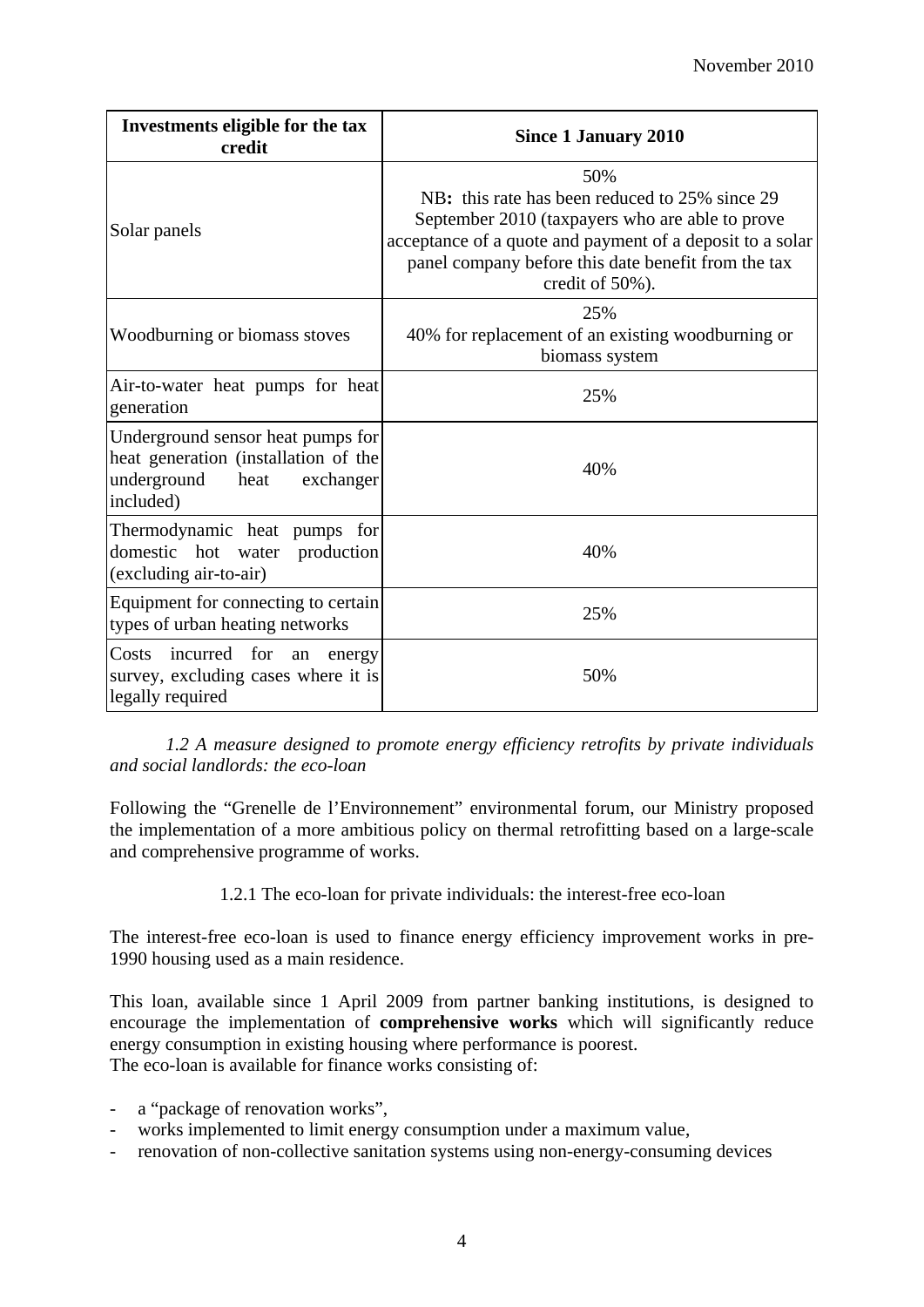The various works permitted under the interest-free eco-loan must take place within a "**package of works**" confirmed beforehand by the lending institution and including at least two of the six predefined main categories of work:

- Thermal insulation of outside walls.
- Thermal insulation of windows and doors.
- Thermal insulation of roofing.
- Works to equip houses with a domestic hot water system supplied by a source of renewable energy.
- Works to introduce or replace a heating system that can be connected to a ventilation or aeration system.
- Works to equip houses with a heating system supplied by a source of renewable energy.

None of these components can be financed in isolation by the interest-free eco-loan. The borrower's plans must include at least two of these components (for example: insulation of roofing + installation of an efficient heating system).

Once the interest-free eco-loan has been obtained, the owner of the house has a period of two years to complete the works. In addition, when the work has been completed, the borrower must provide the tax authorities with evidence proving that the agreed "package of works" has actually been implemented.

The repayment period is 10 years and the loan is capped at a value based on the option chosen and which can be up to  $\text{\textsterling}30,000$  for three sets of work and  $\text{\textsterling}20,000$  for two.

Finally, loans issued in 2009 and 2010 can be added to other forms of assistance such as ANAH grants and local grants, and to the tax credit on energy efficiency and sustainable development for households whose annual income does not exceed €45,000.

Funding of the scheme by the State corresponds to a tax credit on companies paid over five years to the banks which issue the eco-loans.

The scheme has proved successful, with almost 140,000 loan offers issued by banking institutions since its implementation.

1.2.2 The eco-loan for social landlords: the social housing eco-loan

France has 4.2 million social housing units managed by low-rent housing organisations.

It has been estimated that the thermal comfort of 800,000 of these units is in poor condition.

The Grenelle I Act set out a renovation programme for social housing starting with the 800,000 units consuming the most energy, which should see their energy consumption reduced to under 151 kWh of primary energy/m².year before 2020.

Financial incentives to bring this about have been introduced for social landlords.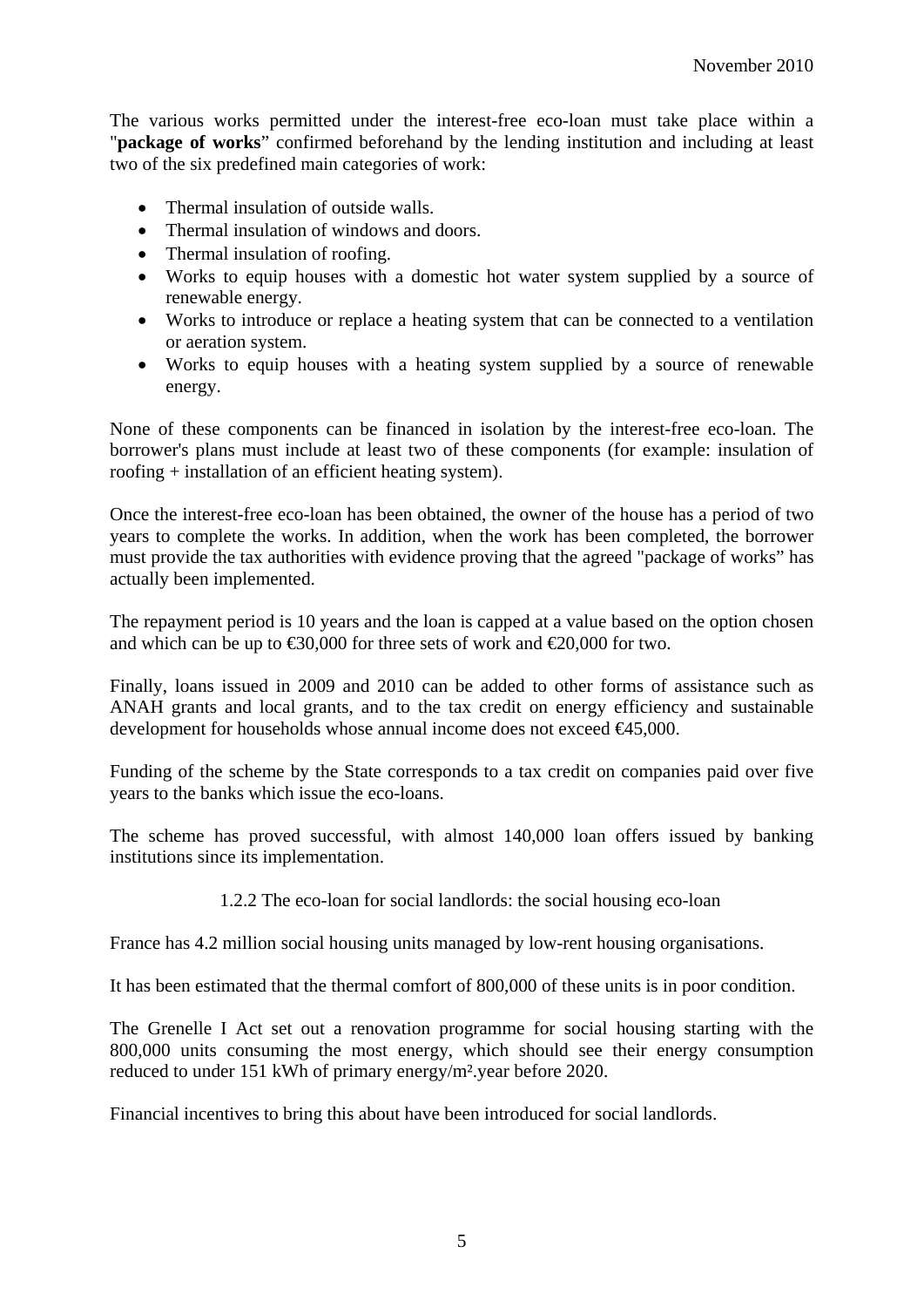At the instigation of the French government, the Caisse des Dépôts<sup>1</sup> has released  $\epsilon$ 1.2 billion to finance renovation of 100,000 social housing units over the period 2009-2010 out of the 800,000 targeted by the programme. This money is available in the form of a loan known as a social housing eco-loan, the average loan being  $\bigoplus$  2,000 per housing unit with an interest rate of 1.9% over 15 years or 2.35% over 20 years, and awarded by the Caisse des Dépôts to social landlords owning class E, F or G housing units who want to meet the Grenelle objective.

The scheme was formalised by an agreement between the State and Caisse des Dépôts on 26 February 2009 which sets out the terms under which social landlords can apply for the loan, and in particular the criteria related to both the works eligible and the minimum energy consumption required on completion of the works. A second agreement was signed on the same day between the State and the Union social pour l'habitat representing all social landlords. This sets out the commitments of each party, and more specifically identifies the priority targets for renovation.

In order to make the sum of  $\epsilon$ 1.2 billion available on an exceptional basis for the renovation of 20,000 class D social housing units, amendments were added to the aforementioned agreements.

Illustration of the energy consumption scale for housing units:

The black arrow on the right-hand side of the label shows the energy consumption of the unit in question.



*1.3 The role played by the ANAH*

The ANAH is a public organisation created in 1971. Its role is to implement national policy on the development, renovation and improvement of existing private housing stock.

It promotes quality and encourages work to be carried out by granting subsidies to landlords, owner-occupiers and joint owners. Its social remit means that it currently focuses on the lowest-income households.

The Caisse des Dépôts is a public group and long-term investor in the service of the country's general interest and economic development. A creator of sustainable solutions, it is constantly inventing new ways supporting national and local public policies. It anticipates, innovates and adapts to future challenges.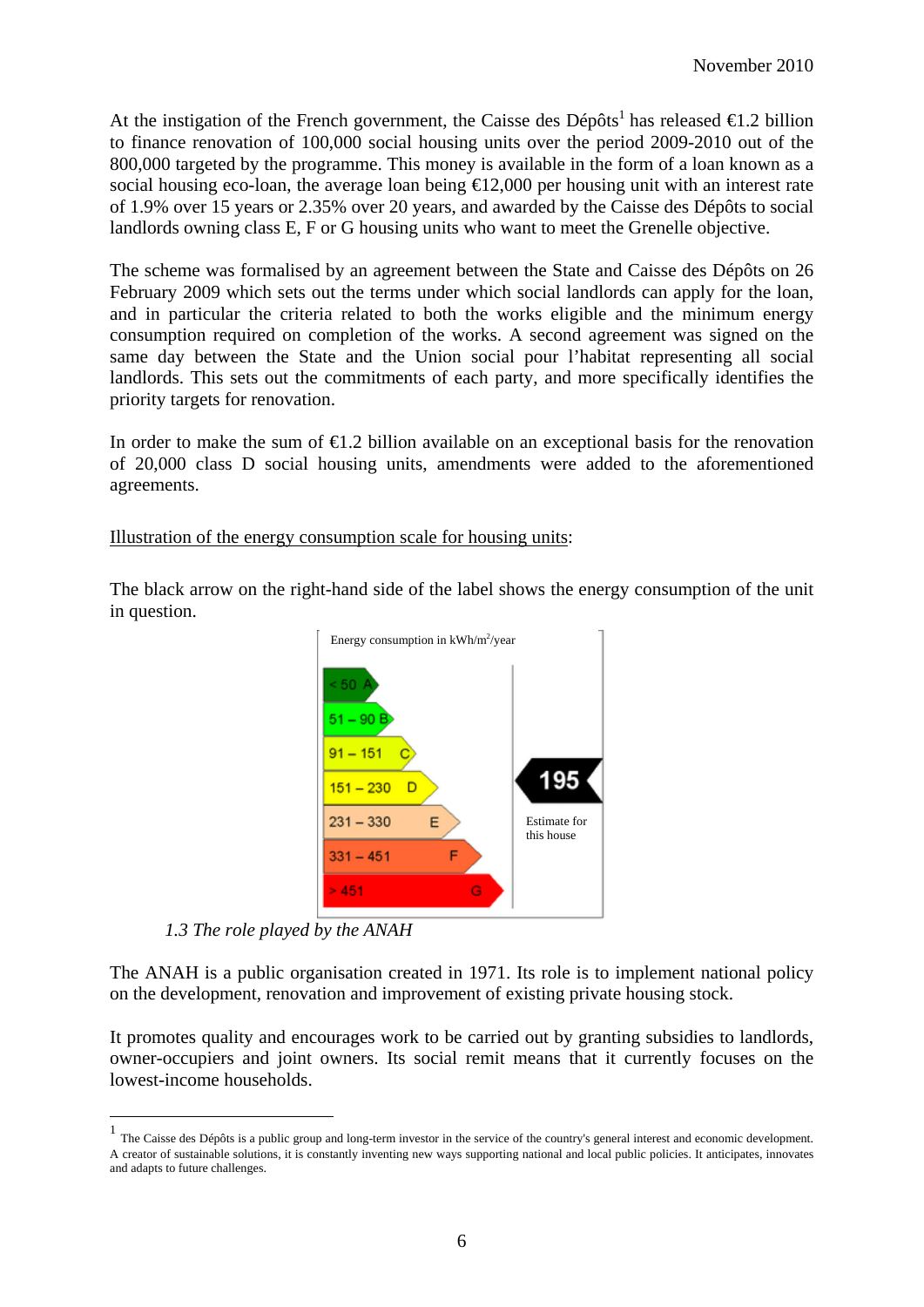Energy efficiency works to homes are eligible for grants from the ANAH paid to landlords and owner-occupiers. Both minimum performance levels of the components or equipment installed and global performance levels are required criteria, these being assessed using energy surveys.

According to the ANAH report on private housing stock produced using data from the last national housing survey in 2006, the percentage of energy costs in the overall income of owner-occupied households eligible for assistance from the agency is 11.8%. In addition, 62% of the households affected by fuel poverty are owner-occupiers.

The ANAH has therefore decided to target its assistance to private individuals, essentially low-income owner-occupiers of one-dwelling buildings, the latter being lived in by three quarters of owner-occupiers. They are given grants for simple energy efficiency retrofitting works - loft insulation, boiler replacement, etc. - which very quickly pay for themselves.

In line with the objectives of Grenelle de l'Environnement, control of costs has become an integral objective of any assistance given: eco-conditionality has therefore been introduced in relation to assistance for landlords. 70% of the eco-grant is paid once the quote has been accepted, representing 20 to 35% of the total cost of the work.

In addition, if the area in which the housing is located is covered by a "local commitment contract" for implementation of the Fonds d'aide à la rénovation thermique des logements privés (FART - Assistance Fund for Thermal Retrofitting of Private Housing), this assistance is complemented by:

- The environmental solidarity grant (ASE), a flat-rate payment of  $\bigoplus$  100 which cannot be awarded independently of an ANAH grant. In the context of a local commitment contract to prevent fuel poverty, if contracting authorities give a grant under the same conditions, the amount of the ASE is then increased by the same amount as the grants awarded by the authorities, without, however, exceeding  $\in 1600$ .
- Engineering grants in the form of a flat-rate payment per housing unit benefiting from an environmental solidarity grant. When housing assistance is awarded as part of a planned housing improvement operation or a public interest programme, the payment amount is fixed at  $\epsilon$ 300 per housing unit, this amount completing the ANAH funding for monitoring and coordination engineering of the planned operation. In other cases in non-localised or isolated sectors - the amount of the payment is fixed at  $\epsilon$ 430 per housing unit.

The FART has a fund of €500 million issued from the French government's *grand emprunt national* or "big loan" and is managed by the ANAH following signature of an agreement between the State and that agency.

In addition, energy efficiency works are taken into account when calculating subsidies for very dilapidated or dilapidated housing. The eco-subsidy is between 25 and 35% of the total cost of works carried out.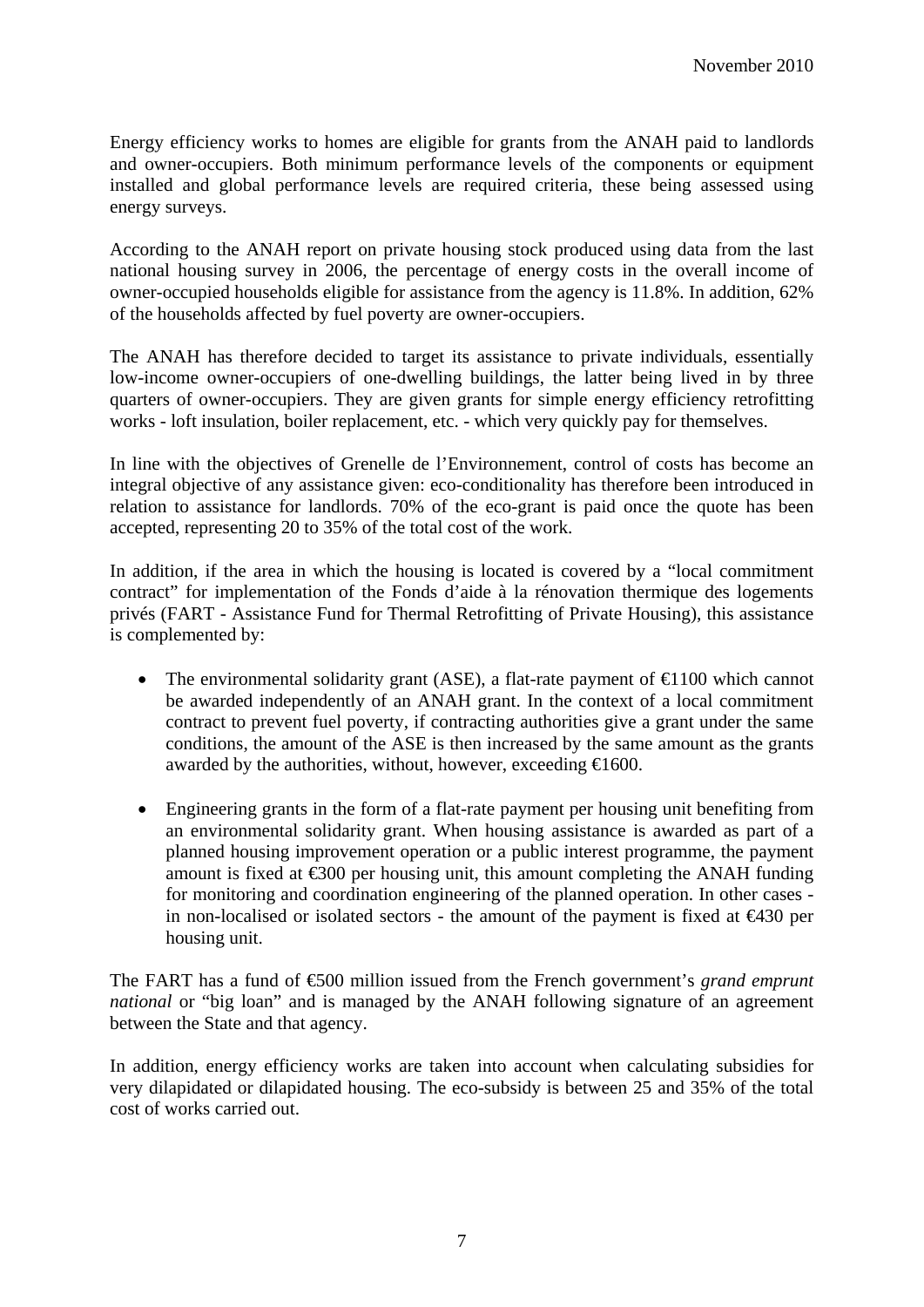### **2 - Measures in favour of new buildings**

Measures in favour of new buildings take the form of exemption from property tax on building (TFPB in french) and are part of a general process of greening existing forms of assistance.

#### *2.1 Exemptions from TFPB*

The TFPB is an important resource for local councils, departments and regions. The TFPB applies to constructions and buildings above the ground and those built below it.

For private individuals, this essentially means residential premises and parking spaces that they own, whether or not they actually live in or use them. Commercial, industrial and professional buildings are also subject to the property tax.

In addition to certain specific exemptions, new buildings completed after  $1<sup>st</sup>$  January 2009 with a "low-energy building, BBC 2005" label may be exempt from the property tax on developed land. The exemption can be from 50 to 100% as decided on by regional or local authorities and public establishments for cooperation between local authorities, which also set the exemption time, the minimum period being five years.

#### *2.2 The greening of existing forms of assistance*

#### 2.2.1 The system in force to 31 December 2010

It consists of a set of measures both for owner-occupiers and for investors.

2.2.1.1 Measures in favour of owner-occupiers

2.2.1.1.1 Increase in the amount of the interest-free loan

The interest-free loan (PTZ) is a government assistance programme designed to help the lowest-income first-time buyers purchase a main residence by granting them a capped interest-free loan in accordance with their place of residence and the cost of the purchase.

The amount of the purchase PTZ is increased by a maximum of  $\epsilon$ 20,000 for purchases of new properties with high global energy efficiency levels, in other words with the low-energy building (BBC) label.

2.2.1.1.2 The tax credit on loan interest charges

In order to encourage households to announce their intention to buy property built to comply with the French government's new energy efficiency standard, a tax credit on interest charges was introduced in 2007 for the purchase of a main residence. An additional advantage is therefore granted for purchases of a new property with high global energy efficiency levels (BBC).

This additional advantage takes the form of a longer tax credit period increased from 5 to 7 years, and an increase in the tax credit rate which is set at 40% throughout this period for people who have signed a notarial act before 31 December 2010.